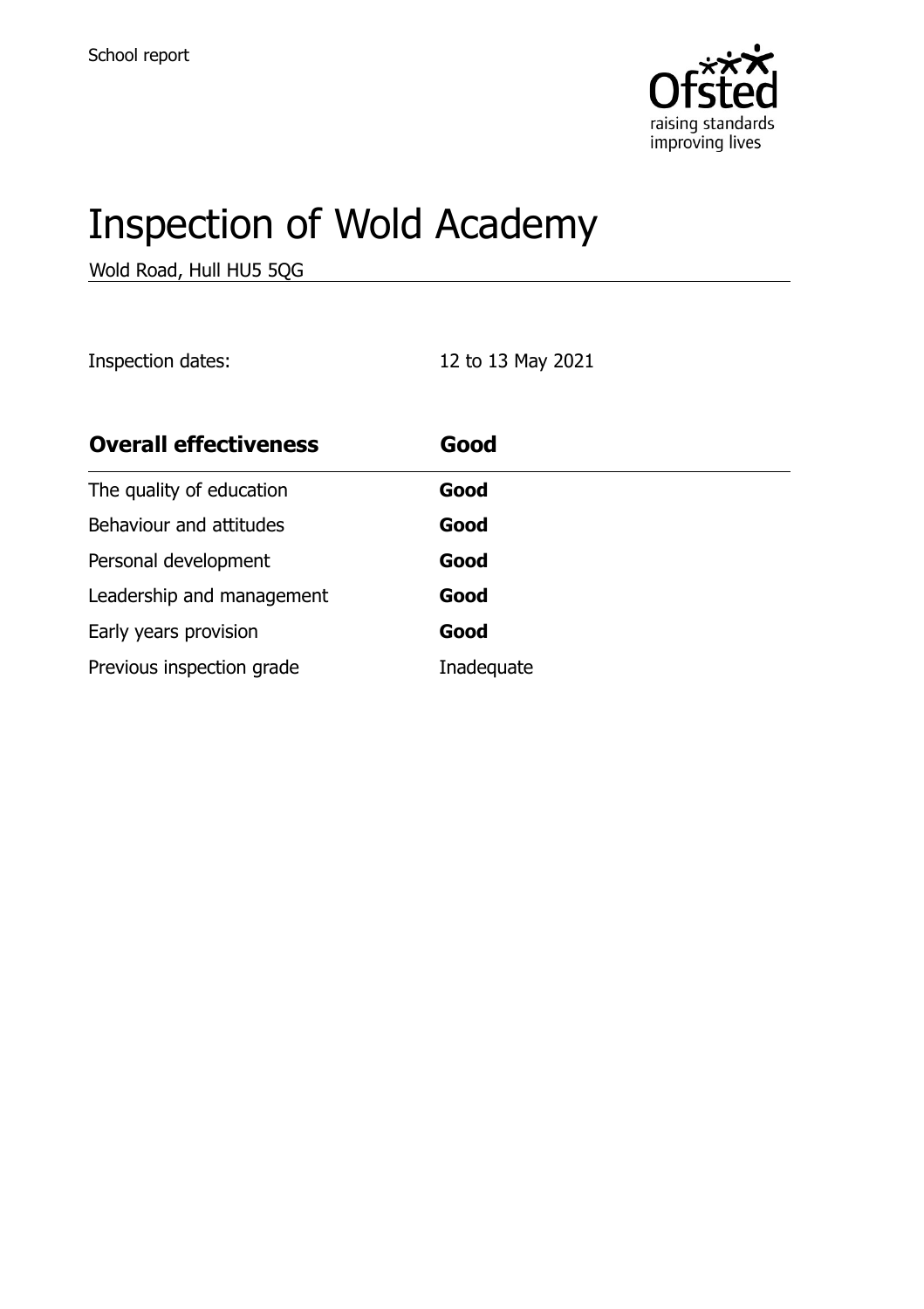

## **What is it like to attend this school?**

Pupils are thriving in this rapidly improving school. Leaders have ensured that all staff have high expectations of pupils' behaviour. Older pupils are proud to be role models for younger pupils. Adults encourage everyone to remember the 'Wold way for welfare'. Pupils feel safe and cared for.

Pupils remember 'Wold walking' when they move around the building. As a result, the staircases, corridors and dining room are quiet and calm spaces. Leaders have provided additional equipment to help pupils stay active and enjoy themselves when they are playing together at lunchtime.

Bullying is rare. Pupils told us, on the rare occasions bullying does happen, adults solve the problem quickly.

All adults have high expectations of pupils' learning. Leaders have designed the curriculum skilfully to make sure that pupils are well prepared for life in modern Britain. Older pupils can remember what they have learned about civil rights in history lessons. They understand the right to equality, and that no form of discrimination is acceptable. Pupils are excellent ambassadors for their school.

#### **What does the school do well and what does it need to do better?**

Despite the additional pressures of leading the school through the 2020/21 COVID-19 (coronavirus) pandemic, leaders have been relentless in improving the quality of education.

The multi-academy trust has supported leaders effectively to achieve this improvement quickly. For example, the multi-academy trust selected one of its early years experts to support the leadership team at Wold Academy. Leaders have designed an ambitious curriculum that meets the needs of children in the early years, including the two-year-olds. As a result, children in the early years are well prepared for their next stage in learning.

Leaders identify children with special educational needs and/or disabilities (SEND) quickly. They adapt the ambitious curriculum to make sure that pupils with SEND get the extra help they need to succeed. Teachers adapt curriculum plans successfully for pupils with SEND who have complex needs.

Leaders have ensured that all teachers and teaching assistants are fully trained in the school's chosen phonics scheme. The phonics leader checks that staff deliver the phonics programme sequentially and at pace. Leaders quickly identify pupils that fall behind. Teachers and teaching assistants give pupils the extra help they need. Consequently, pupils gain confidence and fluency rapidly when they are learning to read.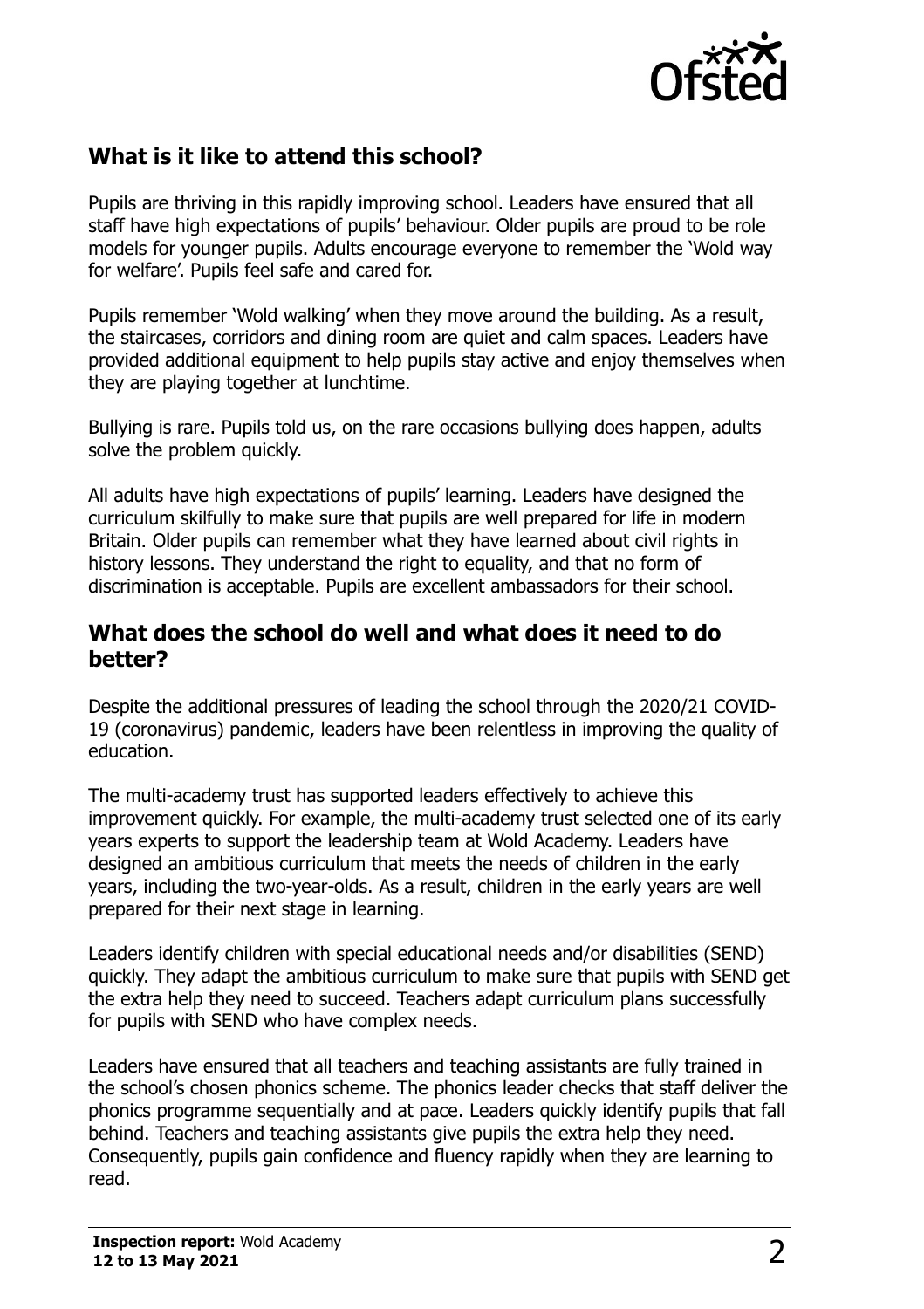

Leaders have planned an ambitious curriculum for most subjects. Leaders consulted with parents and introduced the new curriculum for relationships education this term. Effective religious education (RE) helps to ensure pupils' good personal and spiritual development. Pupils remember what they have learned about other faiths. This helps pupils to develop respect and tolerance for different beliefs and cultures.

Leaders pride themselves on the broad curriculum on offer. However, leaders recognise that the modern foreign languages and design and technology curriculums remain underdeveloped. This is because teachers have not had all the training that they need to teach these subjects well. Leaders are developing detailed curriculum plans to specify the knowledge and skills that should be taught to pupils in these subjects in each year group.

In some subjects, for example in mathematics, the curriculum is fully implemented. Leaders have created a culture of continuous improvement where colleagues work together to improve their subject knowledge. Teachers appreciate the training and coaching that leaders provide. Teachers' expectations are consistently high. They give prompt feedback to help pupils see where they went wrong, and how they can improve. The impact of the improved mathematics curriculum is evident in the good progress pupils are making. They know more and remember more. Pupils know what is expected of them and they are growing in confidence in mathematics. In mathematics, pupils take great pride in their work and they have positive attitudes to their learning.

Pupils enjoy the wide and varied opportunities that extend their skills and talents. Some of the enrichment activities typically offered have been limited in recent months. However, leaders have done all they can to offer enrichment activities safely. After-school sports clubs have already restarted, and leaders have rescheduled residential visits. Leaders have invited different faith leaders to visit classes. These visitors engage pupils' interests and enrich pupils' knowledge in RE.

Leaders have successfully developed and adapted the curriculum so that it can be delivered remotely. Parents appreciate this. One parent said, 'I feel that all staff at this school have gone above and beyond, especially during this strange time.'

## **Safeguarding**

The arrangements for safeguarding are effective.

Leaders understand how to identify, help and manage safeguarding concerns. Leaders have put effective arrangements in place to ensure that all staff are able to access regular safeguarding training linked to both the local and national context.

Pupils know how to keep themselves safe, including when they are working online.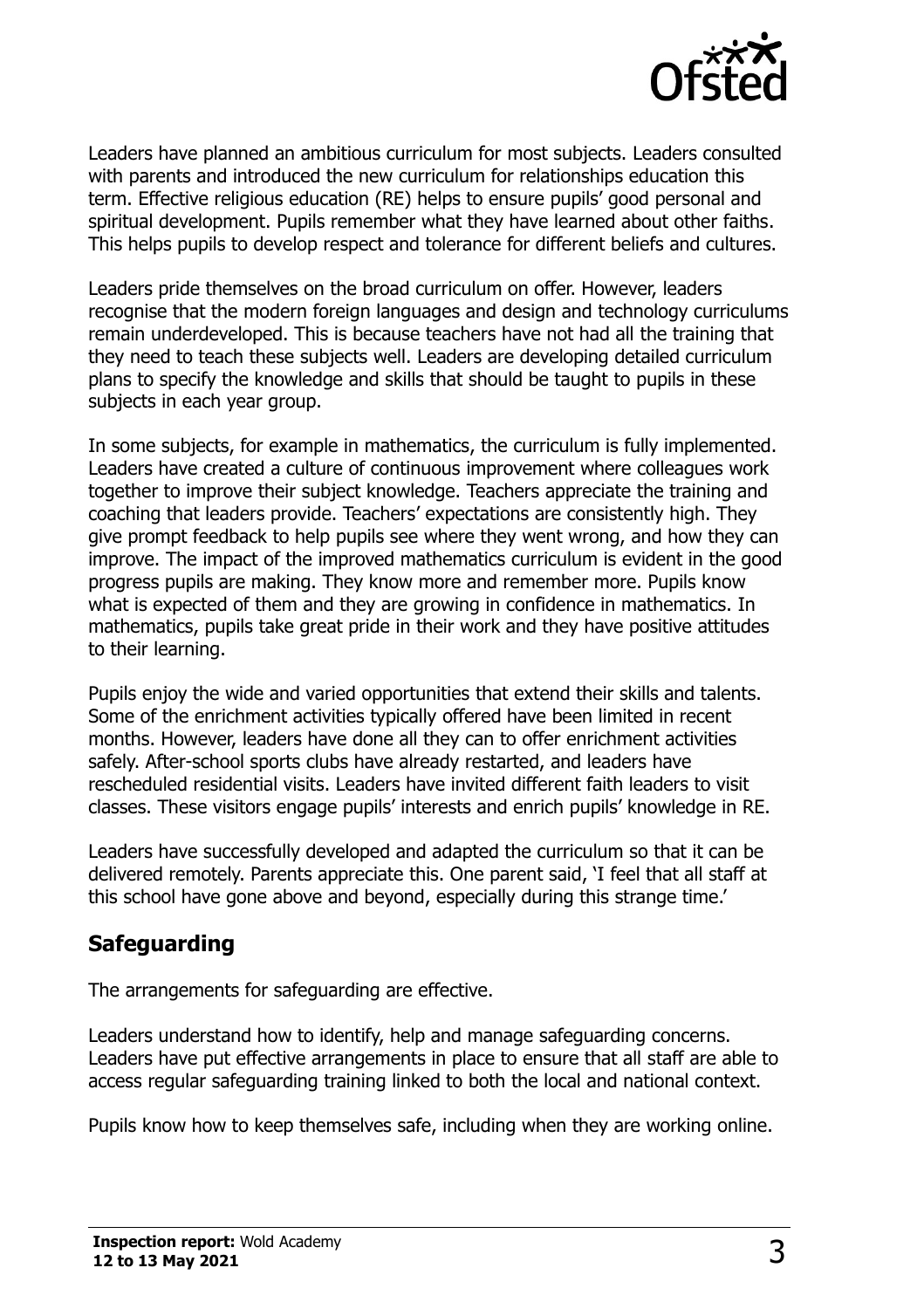

Governors are knowledgeable and they hold leaders to account about safeguarding. They commission external specialists to complete independent safeguarding audits. These audit reports offer high assurance to governors.

## **What does the school need to do to improve?**

#### **(Information for the school and appropriate authority)**

■ The content of some subjects is not as well chosen and sequenced as most. This is particularly so in modern foreign languages and design and technology. The plans for these subjects do not support teachers to build pupils' knowledge sequentially. As a result, pupils do not learn these subjects well enough. Leaders need to ensure that the content of all subject plans is well chosen, carefully sequenced and delivered as intended.

#### **How can I feed back my views?**

You can use [Ofsted Parent View](http://parentview.ofsted.gov.uk/) to give Ofsted your opinion on your child's school, or to find out what other parents and carers think. We use Ofsted Parent View information when deciding which schools to inspect, when to inspect them and as part of their inspection.

The Department for Education has further quidance on how to complain about a school.

If you are the school and you are not happy with the inspection or the report, you can [complain to Ofsted.](http://www.gov.uk/complain-ofsted-report)

### **Further information**

You can search for [published performance information](http://www.compare-school-performance.service.gov.uk/) about the school.

In the report, '[disadvantaged pupils](http://www.gov.uk/guidance/pupil-premium-information-for-schools-and-alternative-provision-settings)' refers to those pupils who attract government pupil premium funding: pupils claiming free school meals at any point in the last six years and pupils in care or who left care through adoption or another formal route.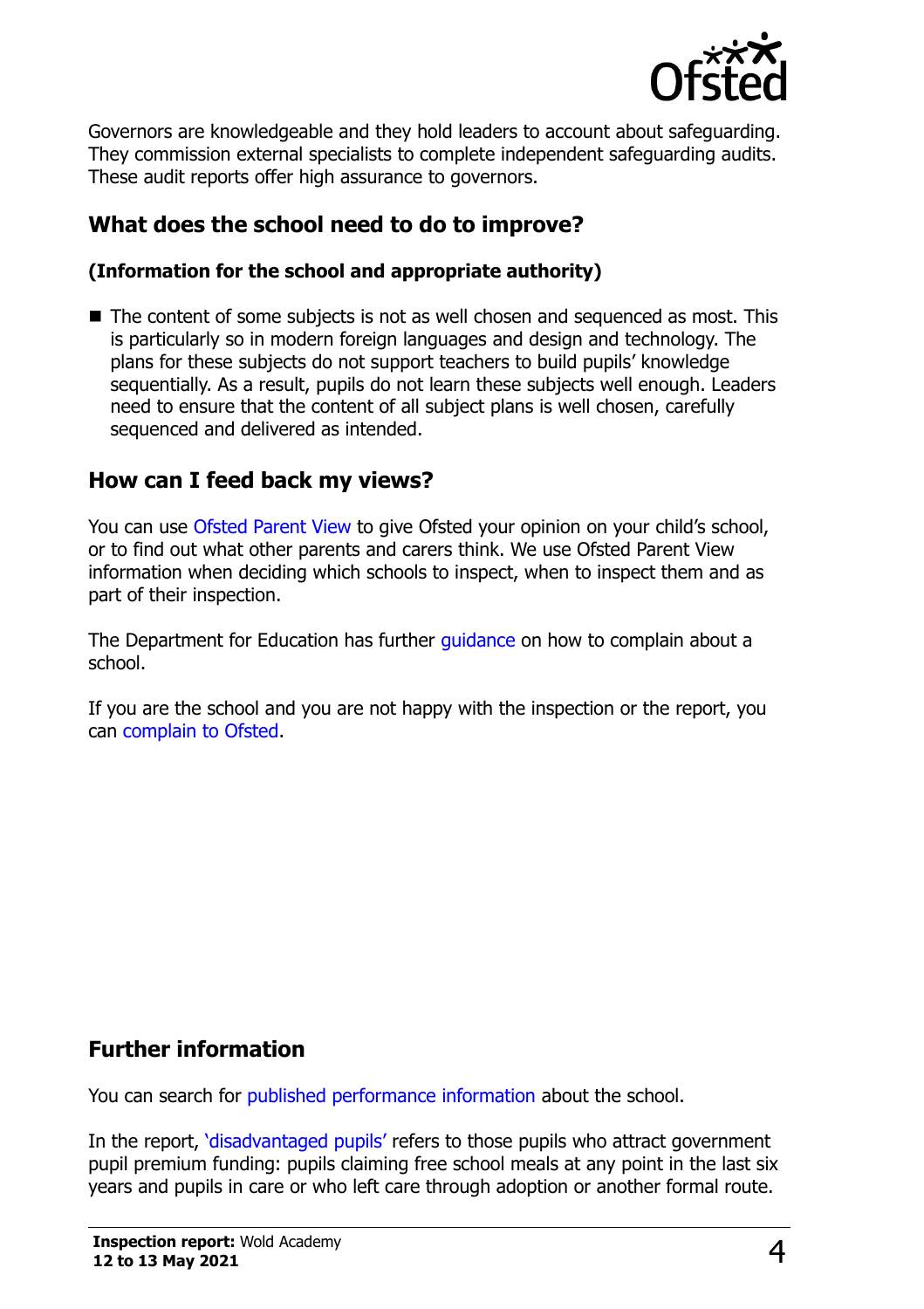

## **School details**

| Unique reference number             | 139968                                                               |  |
|-------------------------------------|----------------------------------------------------------------------|--|
| <b>Local authority</b>              | Kingston upon Hull City Council                                      |  |
| <b>Inspection number</b>            | 10184607                                                             |  |
| <b>Type of school</b>               | Primary                                                              |  |
| <b>School category</b>              | Academy special sponsor-led                                          |  |
| Age range of pupils                 | $2$ to $11$                                                          |  |
| <b>Gender of pupils</b>             | Mixed                                                                |  |
| Number of pupils on the school roll | 530                                                                  |  |
| <b>Appropriate authority</b>        | Board of trustees                                                    |  |
| <b>Chair of trust</b>               | David Ross                                                           |  |
| <b>Principal</b>                    | Janine King                                                          |  |
| <b>Website</b>                      | www.woldacademy.co.uk                                                |  |
| <b>Dates of previous inspection</b> | 10 to 11 February 2021, under section 8<br>of the Education Act 2005 |  |

## **Information about this school**

- This school is part of the David Ross Education Trust.
- Leaders refer pupils to the Whitehouse Pupil Referral Unit, which is part of the Venn Academy Trust. Pupils are referred if they need extra help and support to re-engage with their learning academically and socially.
- The inspection was the second monitoring inspection since the school was judged to have serious weaknesses in July 2019.
- The first monitoring inspection took place in March 2020.
- An additional Ofsted visit took place in November 2020.
- A remote learning Ofsted visit took place in February 2021.
- This school provides provision for two-year-olds.

#### **Information about this inspection**

We carried out this inspection under section 8 of the Education Act 2005. We deemed the inspection a section 5 inspection under the same Act.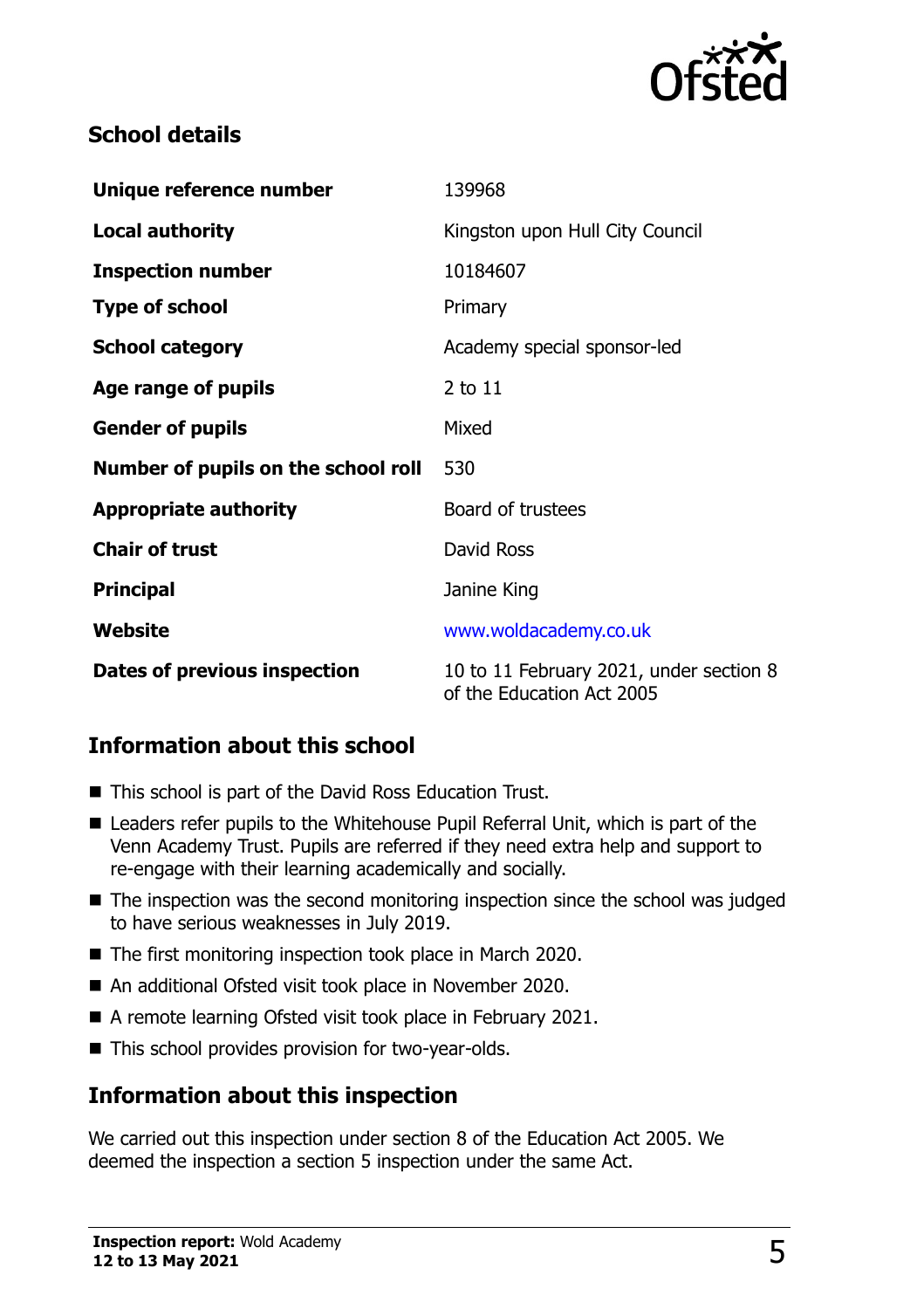

In accordance with section 13(5) of the Education Act 2005, Her Majesty's Chief Inspector is of the opinion that the school no longer requires significant improvement.

- This was the first routine inspection the school received since the 2020/21 COVID-19 (coronavirus) pandemic. Inspectors discussed the impact of the pandemic with the school and have taken that into account in their evaluation.
- Inspectors met the principal and other senior and middle leaders, including the special educational needs coordinator (SENCo).
- We met the multi-academy trust's director of primary education and regional director for the north. These officers represented the chief executive.
- **Inspectors discussed the school's progress with the chair of the academy scrutiny** committee. Inspectors evaluated minutes of trust board meetings and academy scrutiny committee meetings. Inspectors also evaluated several documents, including the school improvement plan and records of governor visits.
- We met with senior safeguarding leaders and evaluated written safeguarding records. These included external audits of the school's safeguarding arrangements.
- We also met with subject leaders for reading and phonics, mathematics, physical education and RE to discuss their curriculum plans. Other activities included speaking to teachers and pupils, visiting lessons and reviewing pupils' work.
- Inspectors met with the early years leader and visited the school's provision for two-year-olds, Nursery and Reception Years.
- **Inspectors evaluated remote education and spoke to parents and pupils about** their experience of remote learning.
- We evaluated education, health and care plans and spoke to parents of pupils with SEND.
- Inspectors reviewed the 61 Parent View responses and 17 staff responses to our surveys. Inspectors also spoke to parents during the inspection.
- Inspectors considered two written responses, sent separately to Ofsted, providing parents' views of the school's provision for remote education.

#### **Inspection team**

| Tracey Ralph, lead inspector | Her Majesty's Inspector |
|------------------------------|-------------------------|
| Graham Findlay               | Her Majesty's Inspector |
| Zoe Lightfoot                | Her Majesty's Inspector |